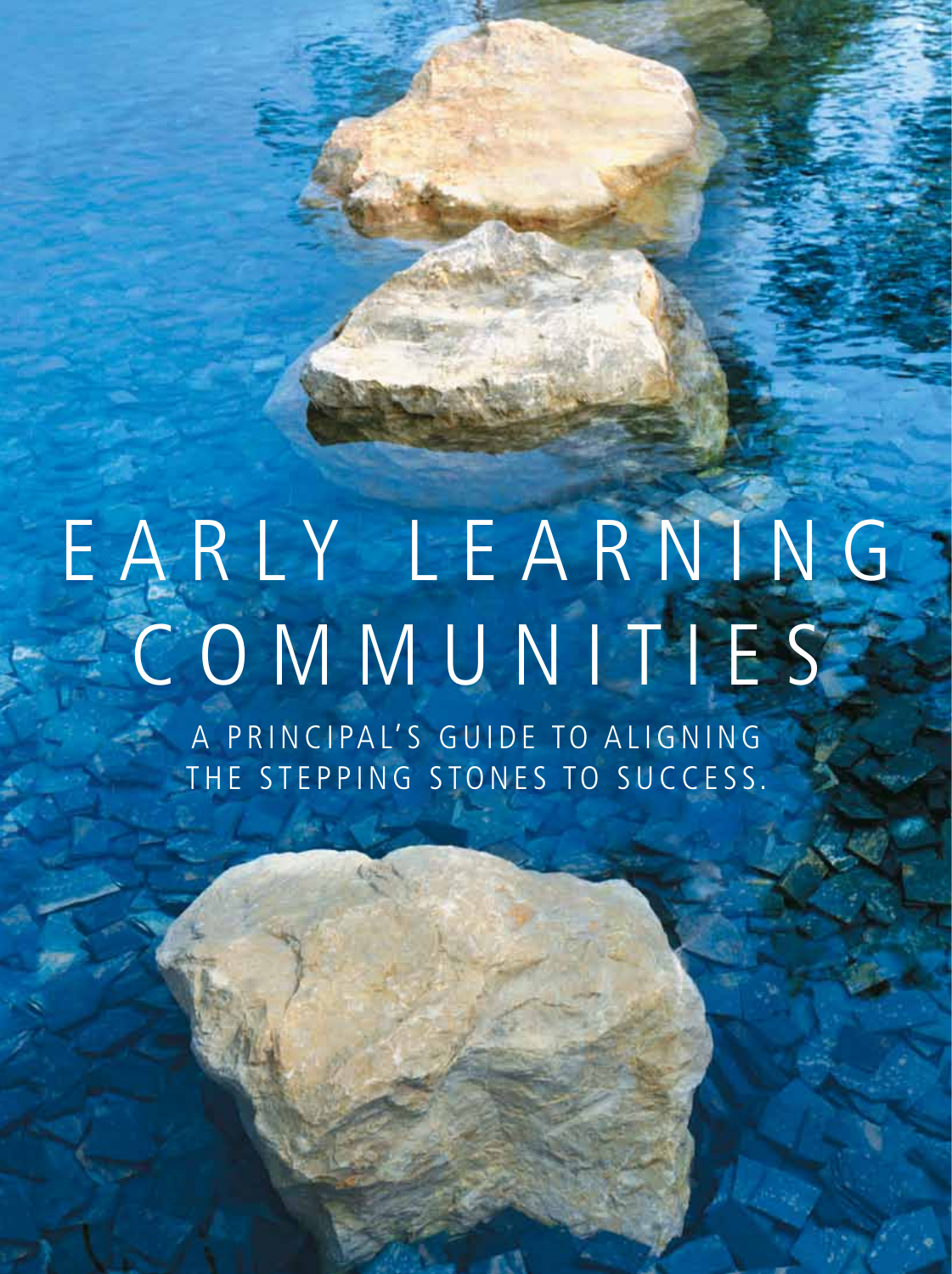

This article is the first in a series focused on aligning early learning communities.

igh-quality early learning sets young students on the<br>path to lifelong success. Research has documented<br>the effects of preschool and pre-kindergarten—<br>from supporting students' social and emotional daylen path to lifelong success. Research has documented the effects of preschool and pre-kindergarten from supporting students' social and emotional development to narrowing the achievement gap.

Recent federal policy—including Head Start reauthorization, the Early Race to the Top program, and the introduction of the bipartisan Strong Start for America's Children Act—as well as the expansion of statesupported pre-K has also brought renewed attention to the promise of high-quality early childhood education for *all* children.

To support principals in creating school conditions that support early learners' needs, NAESP has developed an updated, practical guide: *Leading Pre-K-3 Learning Communities: Competencies for Effective Principal Practice.* This standards document describes new competencies that are grounded in the knowledge that one of the most critical spans of a child's lifetime is from age 3 to age 8—or pre-K-3. Brain research shows that during this time, children learn and grow at varying rates, reaching key developmental milestones *throughout* their early schooling years.

*Leading Pre-K-3 Learning Communities*  outlines an approach to high-quality early childhood education that is critical to laying a strong foundation for learning. Strong programs incorporate play, creativity, early literacy and numeracy, music and art, physical activity, and time to nurture each child's social and emotional growth.

Principals have an important leadership role in advancing early childhood education that properly aligns learning throughout the early grades. Principals are responsible for creating a continuum of research-based, ageappropriate learning experiences for young children that include a focus on social, emotional, cognitive, language, and physical development, and creativity, as well as academic skills.

Principals should review the framework and leadership competencies, and then reflect not only on their practice, but also on their early learning program's ability to foster intellectual curiosity, personal responsibility, and critical life skills.

## Six Leadership Competencies

**Embrace the pre-K-3 early<br>
learning continuum.** Operating within a patchwork of continuum. **learning continuum.** Operating within a patchwork of early learning programs, funding streams, goals, standards, and levels of quality, effective principals help their learning communities define a pre-K-3 continuum that transcends the boundaries of preschool and K-12 systems to create a seamless learning experience for children from age 3 to grade 3.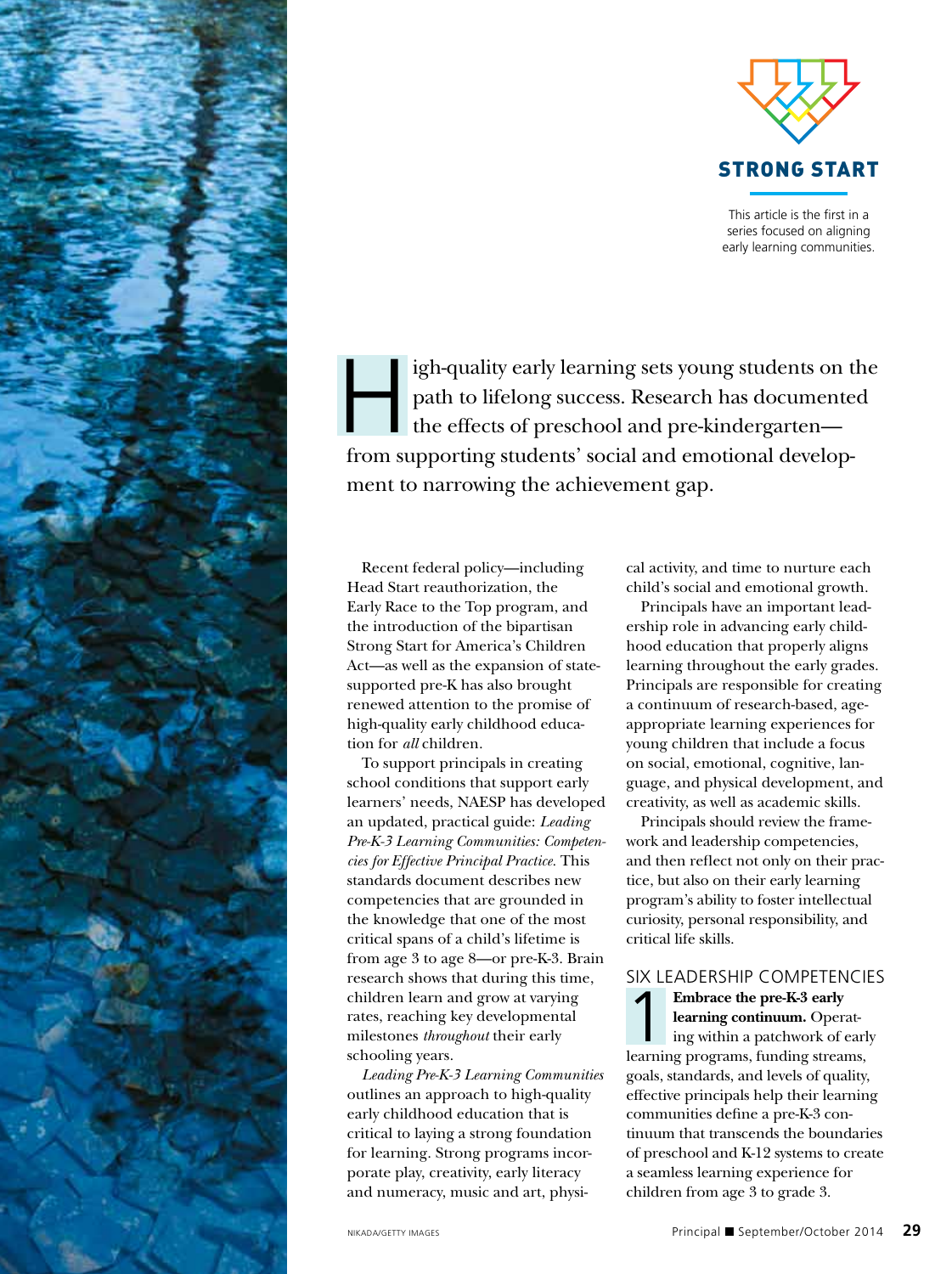Principals should understand this bigger picture, but also go beyond simply acknowledging its importance. It is essential that the school and community embrace the pre-K-3 continuum. Educators must expand the concept of "learning community" to include collaboration among external, as well as internal, stakeholders. Principals should communicate the long-term value of early learning and the benefits of inclusive early learning to parents and community stakeholders.

Encouraging this learning continuum also requires proper alignment of funding, resources, and governance. If structures aren't in place to support pre-K-3 alignment, strategies to implement early learning in schools won't be as effective.

2 **Ensure developmentally appropriate teaching.**  Learning gaps emerge early, particularly among disadvantaged students and those living in poverty. These gaps can widen over the course of the elementary grades and throughout a student's learning career. Principals must work with teachers to intervene—supporting students in the early years by setting a consistent framework for learning from age 3 to grade 3. This includes aligning standards, curricula, instruction, and age-appropriate assessments in pre-K-3 to set vertical and horizontal compatibility in instruction.

Working with teachers, principals must identify curriculum that is relevant, engaging, and, comprehensive—going beyond math and English language arts to include the untested subjects. Principals can encourage effective instruction by bringing together professional communities of practice that empower teachers to learn from each other and better set vertical and horizontal alignment.



3 **Provide personalized learning environments.** Principals must also help teachers create supportive, personalized learning environments for students. Such learning environments create a welcoming and nurturing climate in which children are regarded as learners with individual needs, each with different skills and interests, who work at their own pace and move to mastery of different learning and developmental milestones at varying rates. Active learning in personalized environments requires educators to use a variety of learning tools and technologies in ways that add relevance to children's learning.

Blended learning is a key strategy to support students in leading their own learning, as well as for providing differentiated and adaptive learning structures to meet individual needs. Students in the early grades can use technology to develop basic skills, while the older students focus on creating, researching, and developing projects. Principals must facilitate the use of technology and digital learning in classrooms, ensuring that teachers develop their ability to reach students and support their ongoing needs.

Use multiple measures of<br>assessment to guide studer<br>learning. Principals must really understand by take he able **assessment to guide student learning.** Principals must not only understand, but also be able to articulate the goal of assessment in the early years, which is to improve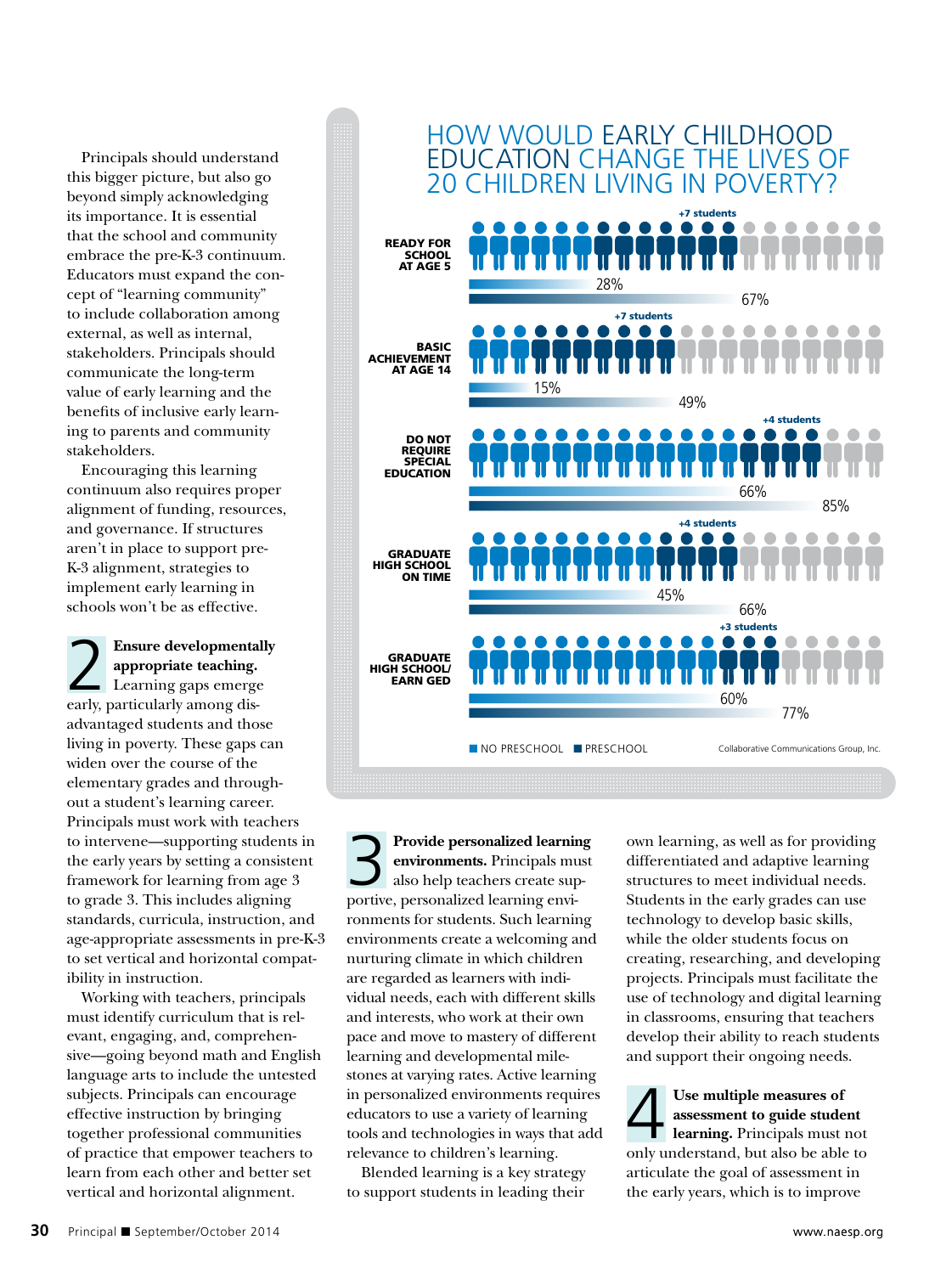a loss beyond words.

Your school library, your community.

School libraries are much more than literacy centers. They serve as a safe environment to explore and learn, access new information technologies, and collaborate with peers. When a school library program is destroyed by a natural disaster, the students and the community feel the immediate loss of a valuable resource that reaches far beyond books. Since 2006, the American Association of School Librarians, with funding from the Dollar General Literacy Foundation, has given more than 1.5 million dollars in grants to over 150 school libraries across the country affected by natural disasters.

APPLY TODAY FOR A BEYOND WORDS GRANT: **WWW.ALA.ORG/AASL/ DISASTERRELIEF**



A collaboration among

DOLLAR<br>GENERAL





An ALA, AASL, NEA program funded by Dollar General Literacy Foundation